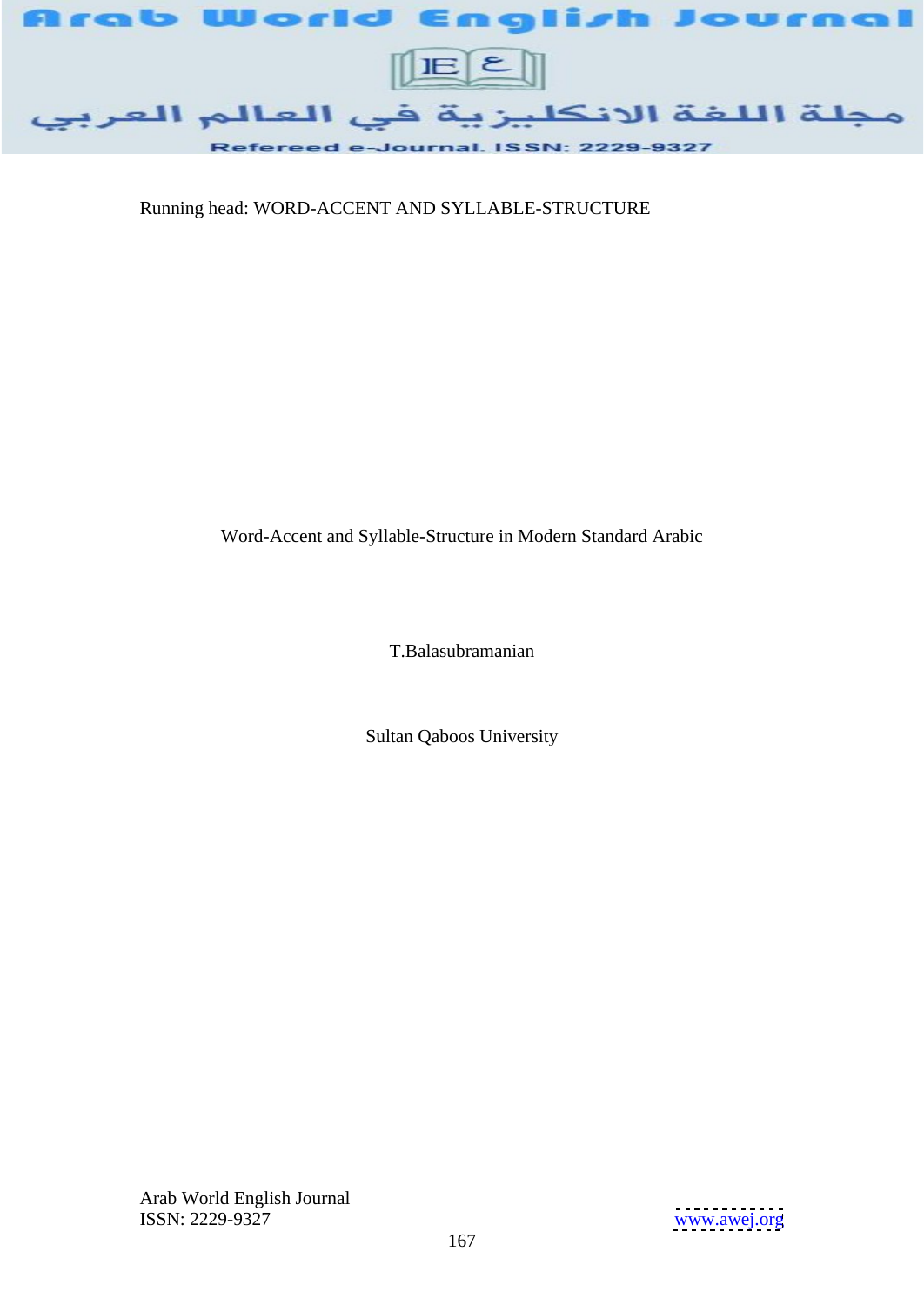### Abstract and the set of the set of the set of the set of the set of the set of the set of the set of the set of the set of the set of the set of the set of the set of the set of the set of the set of the set of the set of

A rather common feature of 'Arabic English' is what can be called *misplaced accent*. A closer look at such instances of misplaced lexical accent suggested the presence of neat patterns. Native speakers of Arabic do **not** accentuate English polysyllabic words with a haphazard choice of the syllable to be accented. This suggestion led to an analysis of hundreds of Arabic polysyllabic words. This analysis consisted of asking a number of unsophisticated native speakers of Arabic to pronounce Arabic polysyllabic words. The analysis led to the division of Arabic syllables into *light* and *heavy* (*laghu* and *guru* as described in the ancient Indian work, *Taitreeya Praatishaakhya* [taitri:ja pr $a$ :ti $a$ :k<sup>h</sup>ja], a phonetic treatise of the Yajur Veda). Analysing Arabic polysyllabic words as being made up of *light* and *heavy* syllables helps us establish rules for word-accent in Arabic. This analysis established the fact that in Arabic, syllable-weight determines lexical accent. This paper first establishes the importance of word-accent both for English and Arabic for the criterion of intelligibility of words and then gives an account of the types of Arabic polysyllabic words analysed and the results obtained.

 *Keywords:*Word-accent, syllable-structure, light, heavy and superheavy syllables.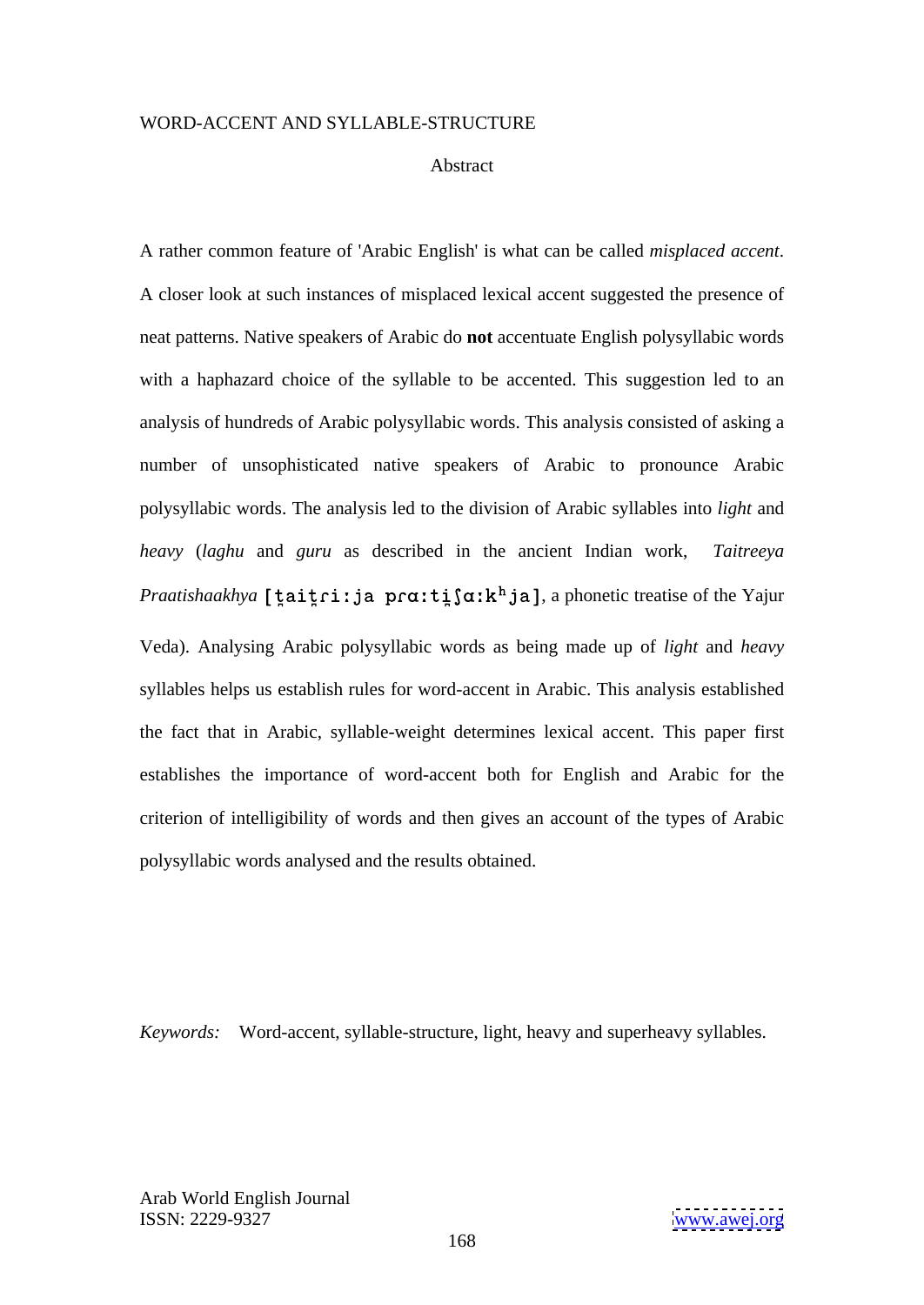#### Word-Accent and Syllable-Structure in Modern Standard Arabic

#### Introductory **Executive Services**

 This paper presents the results of an investigation done over a period of two years, an investigation concerning word-accent in Arabic, done in Al-Hodeidah (Republic of Yemen) and Muscat (Sultanate of Oman). The phenomenon of word-accent was examined with the help of native speakers of Arabic, who served the researcher as informants. Forty native speakers of Arabic, educated as well as uneducated, were asked to pronounce a number of Arabic words made up of more than two syllables each, with a view to ascertaining which syllable of each of the words was accented by them. None of the informants chosen had any knowledge of linguistics or phonetics. Such unsophisticated informants were chosen to ascertain that their pronunciation of the words would be spontaneous and natural.

#### Literature Review **Exercise 2018**

 Word-accent in Arabic has been the subject of discussion in several books and papers. A number of works were consulted before attempting the present analysis of word-accent in Arabic. The first is a Ph.D dissertation by Abdo (1969). This, according to Brame, (1971) is "the first ....discussion of Arabic to be formulated in the generative framework." Abdo's conclusion is that in Arabic polysyllabic words (a) the last strong cluster (either a syllable of the structure VCC or V: -- a syllable made up of a short vowel and a consonant cluster or a syllable made up of a long vowel) is accented; (b) if there is no such cluster, the antepenultimate syllable of words with three or more syllables and the first syllable of disyllabic words are stressed.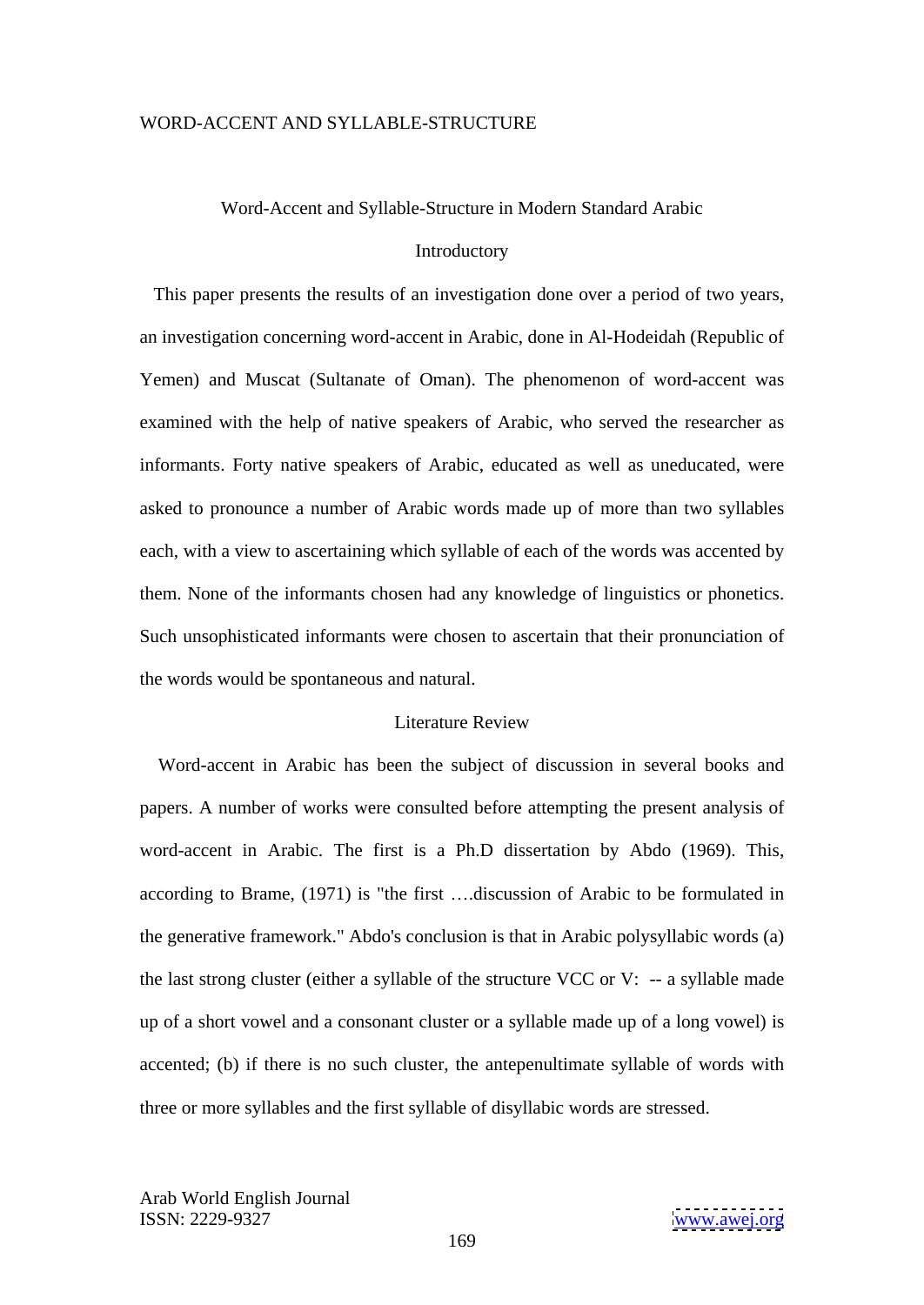The second work is a book by Ryding, (2005). Ryding's thesis is that "stress in Modern Standard Arabic ....is predictable and addresses to some general rules based on syllable-structure .In full-form pronunciation, Modern Standard Arabic stress falls either on the second or third syllable from the end of the word and on the final syllable of a word if that syllable is a super-strong one (CVCC or CVVC)".

 de Jong and Zawaydeh (1999) have analysed Jordanian Arabic and based their findings on the pronunciation of four speakers of the Jordanian dialect. They examined the durational and fundamental frequency correlates of stress and concluded that "speakers exhibit extensive final lengthening effects and a smaller effect of stress and penultimate lengthening. Stress lengthening correlates with higher first formants, while penultimate lengthening does not."

Halpern (2009) is of the view that stress rules found in grammar books are often "incomplete, inaccurate and ambiguous." He has formulated a few rules for stress in Arabic, based on the structure in Arabic words made up of two or more syllables.

 Motivated by the findings of these researchers, particularly by those of Ryding and Halpern, that stress in Arabic is straightforward and predictable, the present research was undertaken.

The syllable at the phonetic and phonological levels

 In this paper the term *word-accent* refers to prominence, a phonetic and phonological quality that covers a syllable. While discussing syllables, one has to distinguish between two levels of analysis – analysis at the phonetic level and analysis at the phonological level. At the phonetic level, one syllable receives more prominence than another because its constituent elements show "higher pitch or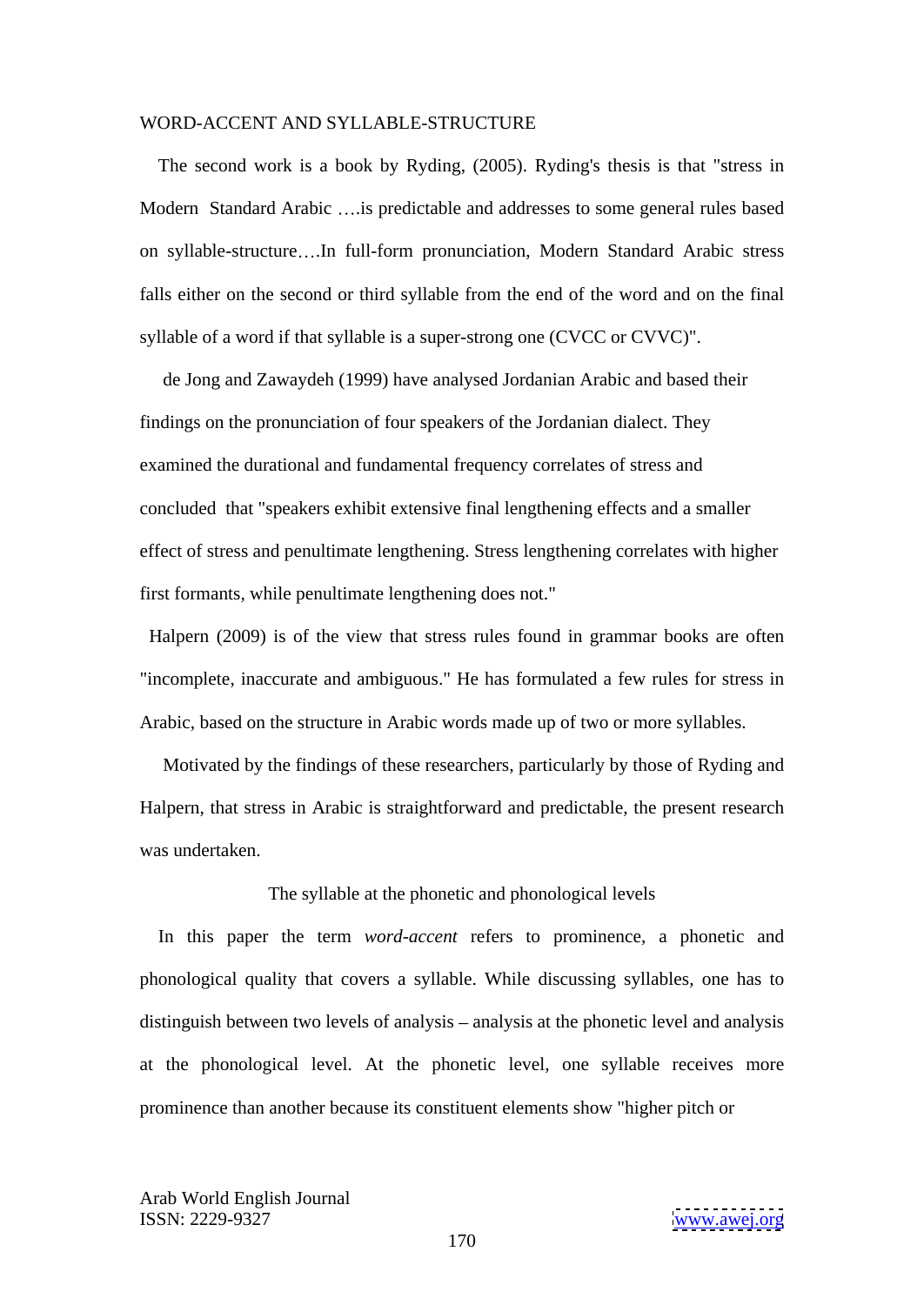greater loudness or greater duration or greater excursion from the neutral disposition of the vocal tract "(Laver, 1994,511). This description obviously compares two syllables of identical structure. The syllable that is more prominent because of the exaggeration in value of any of the four phonetic parameters listed above is said to receive more stress.

 Stress can also be considered as a phonological property of the syllable. Using two degrees of phonological stress, we can draw a distinction between stressed and unstressed syllables. This stress is referred to as *word-stress* or *lexical stress*. The term *accent* or *word-accent* is also used by linguists for the concept of lexical stress. Throughout this paper, the term *word-accent* is used in this sense.

## Word-accent and intelligibility in English and Arabic

Arab World English Journal ISSN: 2229-9327 [www.awej.org](http://www.awej.org) Word-accent seems to play a prominent part in both English and Arabic, in the sense that a misplaced accent (accent placed on the wrong syllable of a polysyllabic word) can (and does) render a word unintelligible to a native-speaker listener of both the languages. To cite two examples, Bansal (1976) in his monograph of the intelligibility of Indian English has pointed out the case of twenty native speakers of English, none of whom was able to recognize the word *director* pronounced by an Indian speaker of English. The Indian speaker pronounced the word as  $\ell$  direkte/ (with the accent on the first syllable), instead of as  $\frac{d\tau}{dt}$  rekte/ (with the accent on the second syllable). Nineteen out of the twenty native-speaker listeners identified the word as *character*. There are, no doubt, strong segmental clues differentiating the first syllables of these two words (aspirated voiceless velar plosive  $\lceil k^h \rceil$  and open long vowel  $\lceil x \rceil$  in the word *character* as against the voiced alveolar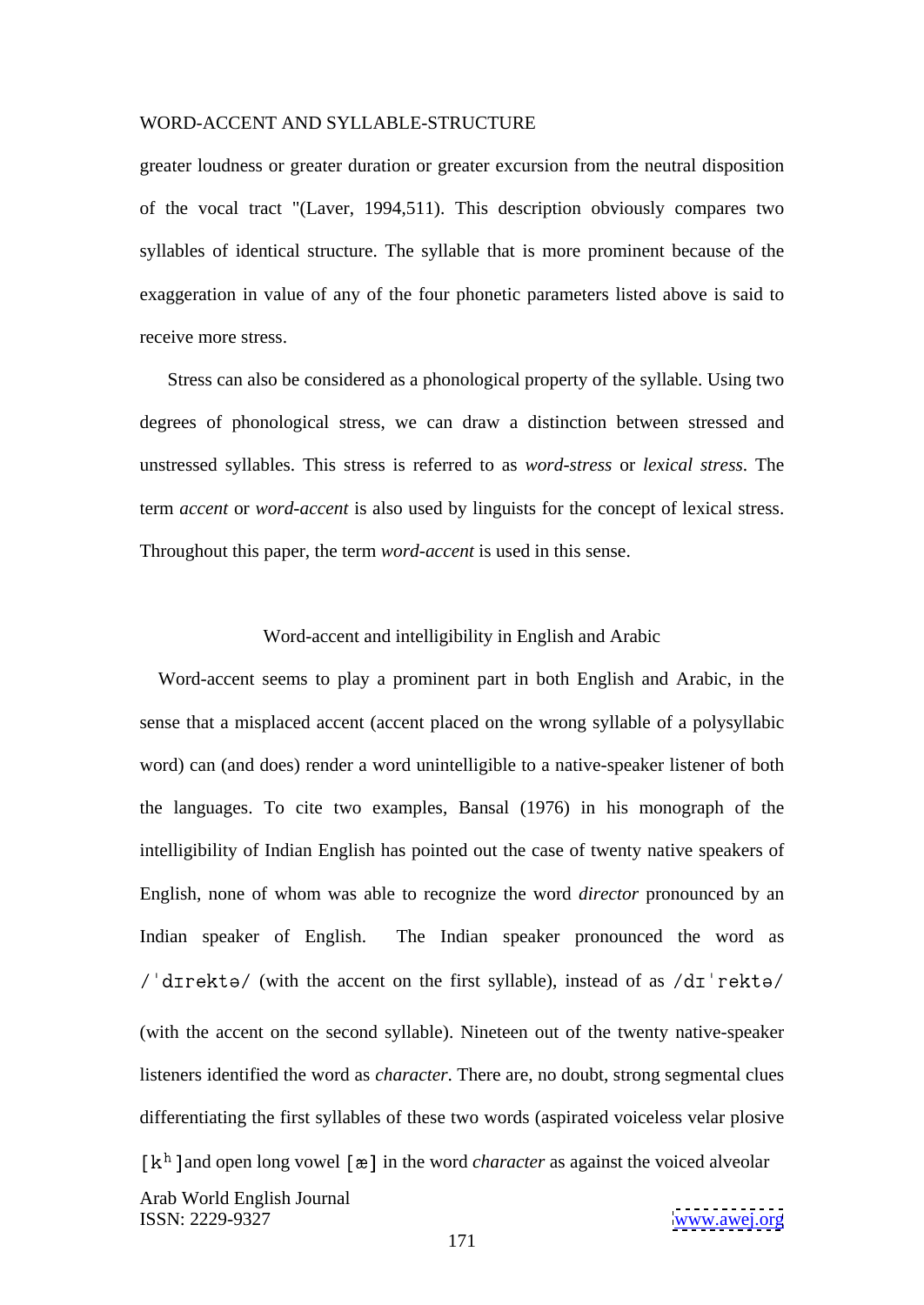plosive  $[d]$  and the very short and much closer vowel  $\lceil \tau \rceil$  in the word *director*). In spite of these segmental clues, 95% of the listeners identified the word as *character*, obviously led by the fact that the word *character* receives the accent on the first syllable . (The twentieth listener couldn't identify the word at all!).

The second example pertains to Adeni Arabic. A native speaker of Arabic did not recognize the Arabic word meaning *yoghurt* (the word  $\langle$  in  $\rangle$  and  $\langle$  in  $\rangle$  and  $\langle$  itib<sup>-</sup> $\rangle$ , with the accent on the second syllable) when the word was pronounced with the accent on the first syllable. The voiceless uvular plosive and the velarized voiceless denti-alveolar plosive were pronounced with native-speaker precision, but the native speaker of Arabic just did not recognize the word just because of the accent placed on the wrong syllable. The syllable state of the syllable syllable.

#### Word-accent in the English speech of Arabic speakers

 It is not uncommon to hear native-speakers of Arabic pronounce English polysyllabic words with the accent on the wrong syllable. For example, the present writer, in his nearly thirty years of teaching English to Arabic learners, has heard the following pronunciations: (in the examples given below and elsewhere in this paper, the segmental differences between the native-English versions and the "Arabic- English" versions are not indicated because segmental differencesbetween native English and "Arabic-English" fall outside the scope of this paper.)

| orange  | pronounced | /oːˈrændʒ/ |
|---------|------------|------------|
| village | pronounced | /fr'led3/  |
| hotel   | pronounced | ''hoːt̪al/ |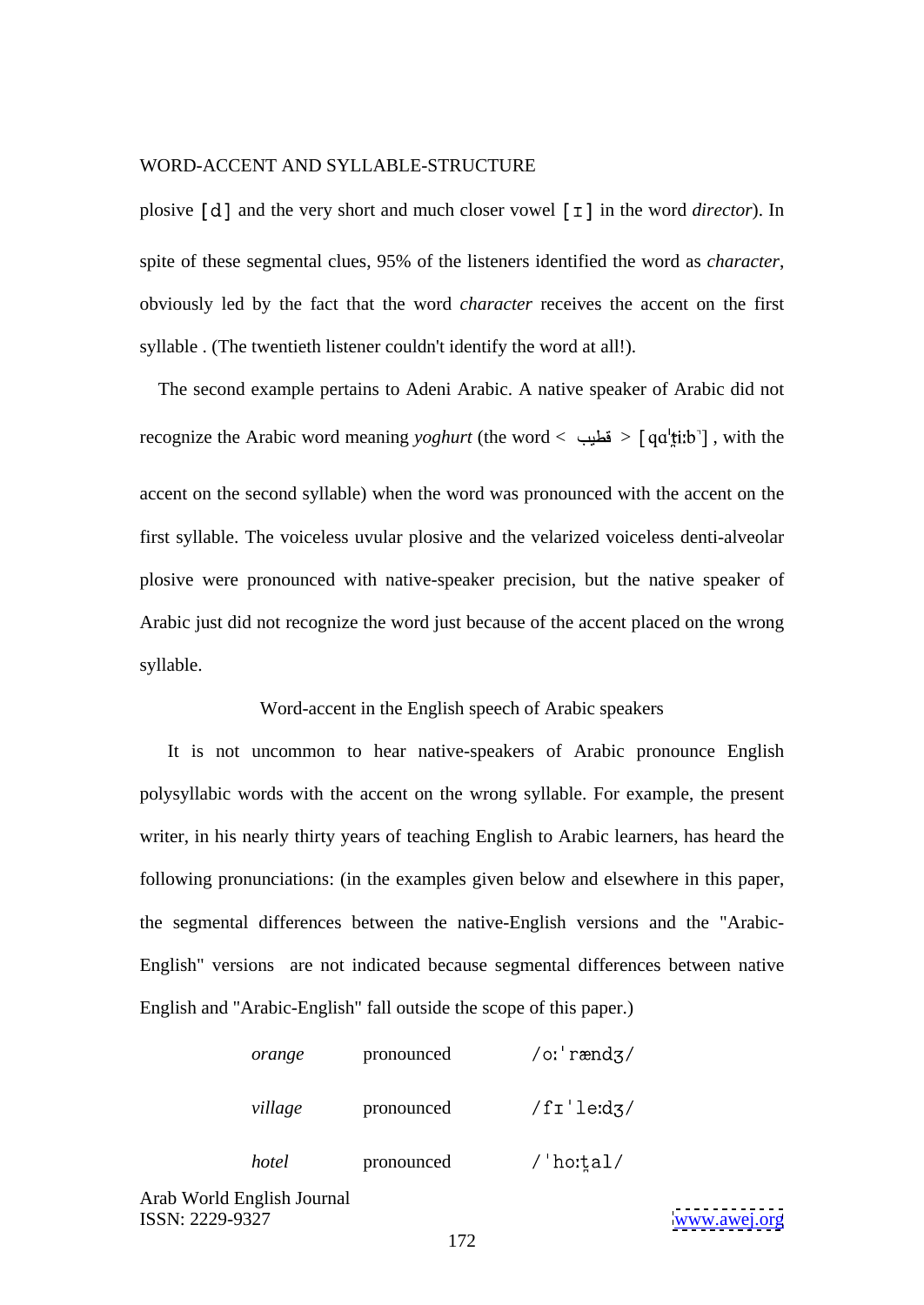| canteen | pronounced | kænti:n/               |
|---------|------------|------------------------|
| doctor  | pronounced | /duk 'tur/             |
| carton  | pronounced | $\frac{1}{2}$ kar'tun/ |
| forgot  | pronounced | fo:rgpt/               |

 Prompted and rather intrigued by the fact that the English polysyllabic words, pronounced with the accent on the wrong syllable by scorers of native speakers of Arabic, invariably contained a long vowel in the syllable accented by them, some work was undertaken to study word-accent in Arabic. The study revealed certain fascinating facts about word-accent in Arabic. This paper presents some of these facts and the rules governing this important suprasegmental feature of Arabic.

#### Syllable-structures in Arabic

An earlier study done in collaboration with an Adeni native speaker of Arabic (Salim, 1982) revealed that modern (colloquial as well as classical) Arabic has just three syllable-structures, barring very few examples of syllables of the structure V (just the nucleus without any releasing or arresting consonants and the nucleus is invariably the long front open vowel /a:/ as in < أداب > / a: da:b/ ' arts '). The three commonly occurring syllable-structures, the study revealed, are CV (as in  $\langle 2 \rangle$  / 1a:/ 'no' ), CVC (as in  $\langle 2 \rangle$  / su:q:/ 'market' ) and CVCC ( as in  $\langle 2 \rangle$  /  $\langle 2 \rangle$  $\sin t / \sqrt{\frac{1}{2}}$ . The nucleus or the V element in a syllable can be either a short vowel or a long vowel/diphthong. The three basic syllable-structures of Arabic can be enlarged into six. Representing a short vowel by the symbol V and a long vowel/diphthong by the symbol V:, the possible syllable-structures in Arabic are :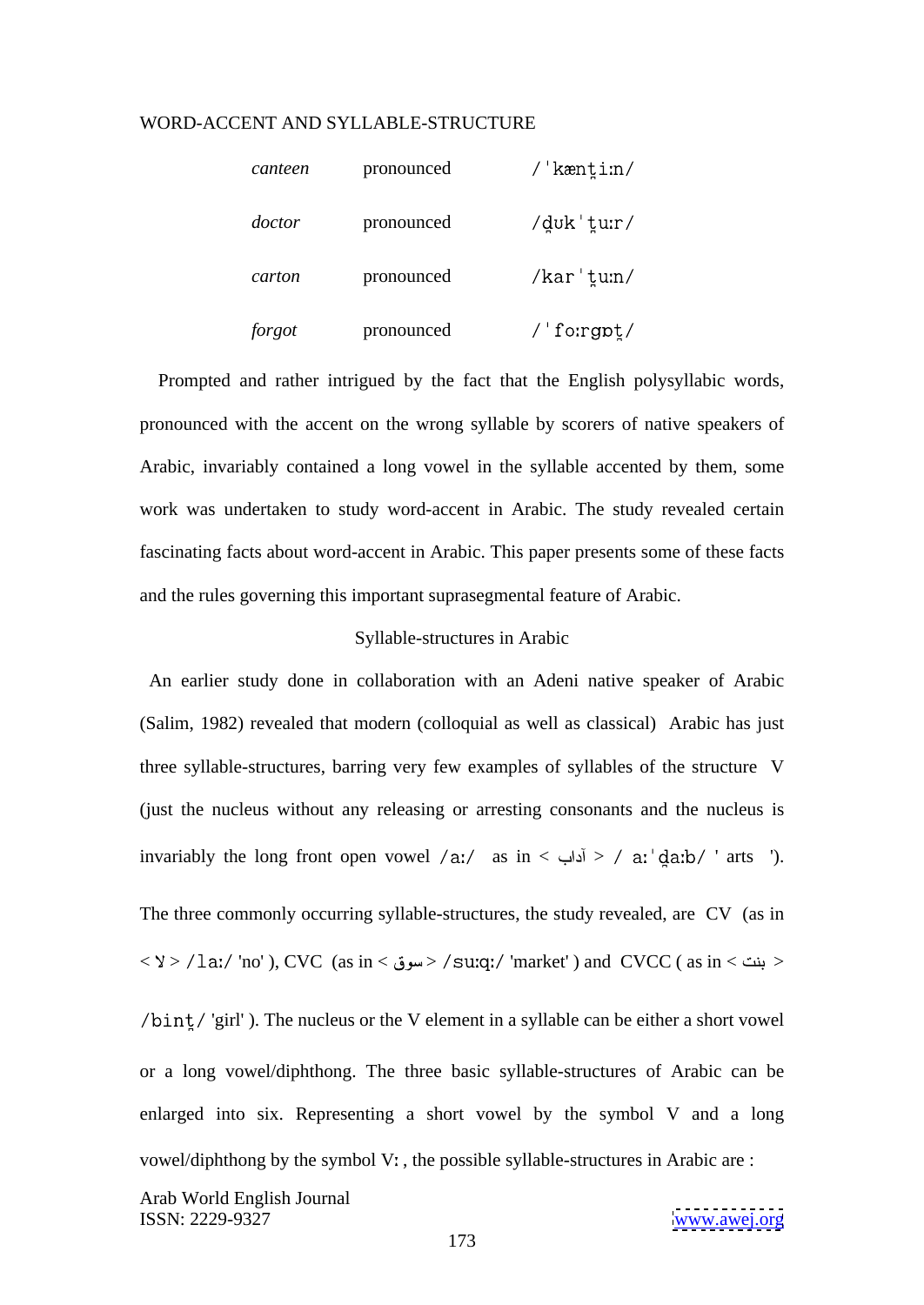(i)  $CV$ , (ii)  $CV$ ; (iii)  $CVC$ , (iv)  $CVC$ , (v)  $CVCC$  and (vi)  $CVC$ . Of these, syllables of the structure CV:CC don't exist in the language.

#### Methodology employed

 To study word-accent in Arabic, it was found convenient to categorise syllables into *light* and *heavy*, following ancient Sanskritic tradition. In the ancient Sanskrit treatise entitled *Taitreeeya Praatishaakhyaa* (/taitri:ja pra:tisakhja:/), a phonetic treatise on the *Yajur Veda* (/ jadzur verda:/), the terms *laghu* ( *light* ) and *guru* ( *heavy* ) have been used with reference to the weight of the syllables. A light syllable is one with a short vowel or a short vowel followed by a single consonant. A heavy syllable is one with a long vowel or a diphthong, or a short vowel followed by a consonant cluster. Thus a syllable of the structure CV or CVC is light and a syllable of the structure CV; and CVCC is heavy. In terms of quantity, a light syllable is said to constitute one *maatra* (*mora* in the terminology used by Trubetskoy, 1939).

 To categorise Arabic syllables for studying the word-accentual patterns in the language, a further syllable-category was added – *superheavy*. Superheavy syllables are those made up of a long vowel or a diphthong, followed by an arresting consonant.Thus, < نبع $\langle$  / na-bi/ 'prophet' ) and < فسوي $>($  /qa-wi/ strong') are made up of two light syllables each; the monosyllables <  $\omega$ > ( /min/who' and <  $\epsilon$ ( /kam/ 'how much, how many') are also light syllables; the first syllables of  $\langle$  واحد $\rangle$ ( /waː-ħid̪/ 'one' and < ذرس> > ( /θaː-ni/ 'another' )and the monosyllables < درس>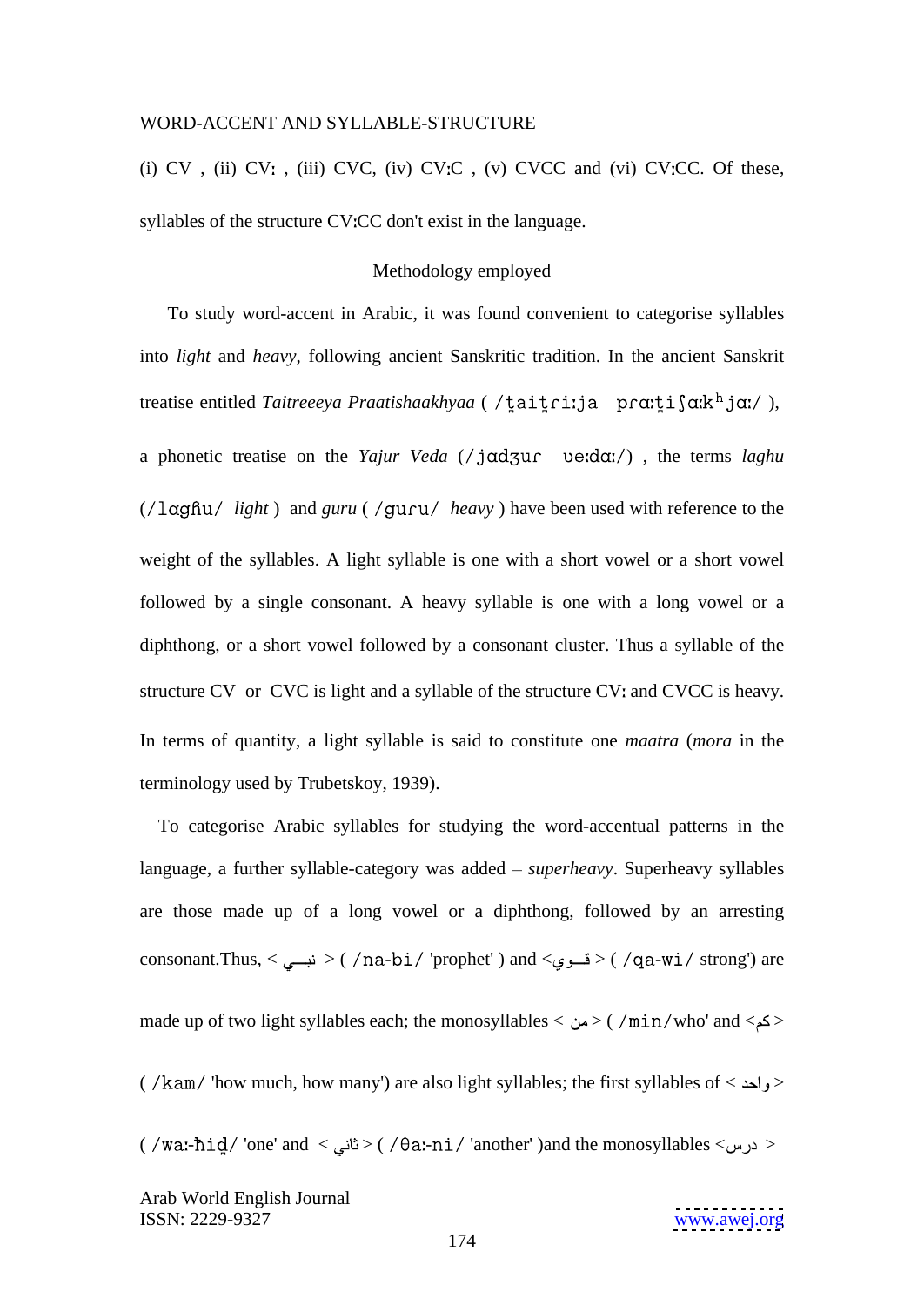( 'lesson') and < > ( 'soul' )are heavy; the monosyllables < >  $\lambda$ door') and <  $\epsilon$ iqht' )and the second syllables of the words < > ( - 'merciful' )and < > ( - 'madman') are superheavy.

 Scores of Arabic words that occur in the spontaneous day-to-day speech of native speakers of Arabic were chosen and native speakers of Yemeni and Omani Arabic were asked to pronounce them. The words were listened to very carefully and transcribed, using IPA symbols. In the transcriptions, word-accent was marked. The transcribed versions of the words were then analysed and divided into various categories, depending upon the structures of the syllables the words were made up of. The analysis showed that word-accent in Arabic does depend upon syllable-structure.

#### Findings and the set of the set of the set of the set of the set of the set of the set of the set of the set of the set of the set of the set of the set of the set of the set of the set of the set of the set of the set of

 A number of Arabic words made up of more than one syllable each, were listed and the syllables in each of these words were examined in terms of their structure and, therefore, in terms of their being light, heavy or superheavy. The syllable in each word that receives the accent was examined and the correlation between word-accent and syllable-structure was analysed. In the examples cited here and elsewhere in this paper, word-accent has been marked on the basis of the pronunciation of the words by the forty informants. In some of these examples, the V element is one of the syllabic consonants /m/, /n/, /1/ or /r/.

Type 1: Disyllabic words made up of two light syllables of the structure CV-CV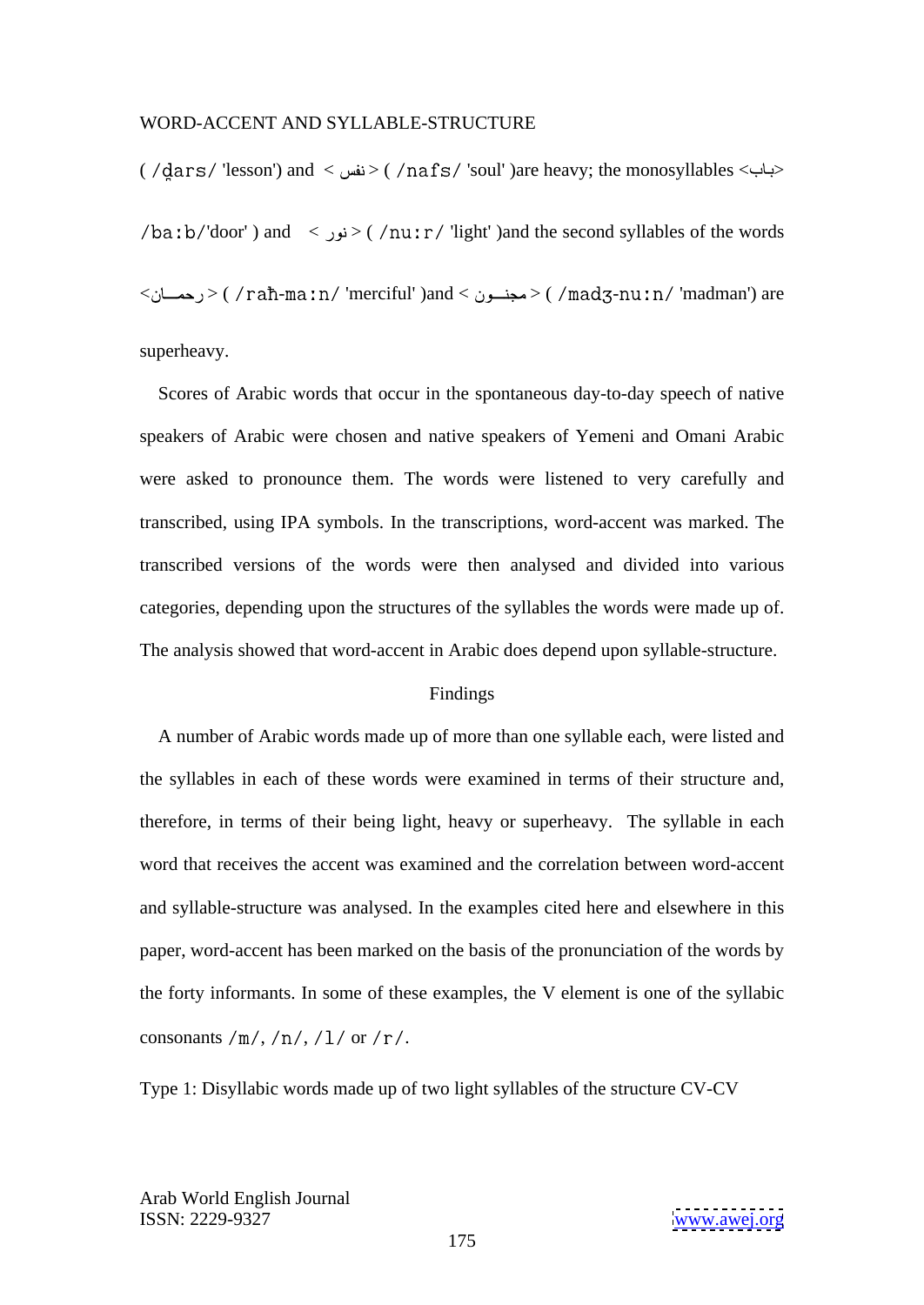| $\sim$<br>'prophet'<br>n -<br>-iia<br>ىبى<br>-∪⊥<br>the contract of the contract of the contract of the contract of the contract of the contract of the contract of |
|---------------------------------------------------------------------------------------------------------------------------------------------------------------------|
|---------------------------------------------------------------------------------------------------------------------------------------------------------------------|

| قوي | $/$ 'qa-wi $/$                                                          | 'strong'    |  |
|-----|-------------------------------------------------------------------------|-------------|--|
| نقي | $/$ 'na-qi $/$                                                          | 'pure'      |  |
| سوي | $/$ 'sa-wi $/$                                                          | 'normal'    |  |
| ندی | / 'na-d̪a/                                                              | 'dew drops' |  |
| لحم | $/$ 'la-ħm/                                                             | 'meat'      |  |
| نجم | /'na-d $\text{cm}/$                                                     | 'star'      |  |
| جفن | $/$ 'dzi-fn/                                                            | 'eyelid'    |  |
| إين | $/$ '?i-bn/                                                             | 'son'       |  |
| أكل | $/$ '?a-kl/                                                             | 'food'      |  |
| سهل | $/$ 'sa-hl $/$                                                          | 'easy'      |  |
| مهر | / $'mahr/$                                                              | 'dowry'     |  |
| فجر | $\text{/}$ ' fa-d $\text{gr}\text{/}$                                   | 'dawn'      |  |
|     |                                                                         |             |  |
|     |                                                                         |             |  |
|     | Rule 1: Disyllabic words made up of two light syllables take the accent |             |  |

on the first syllable.

Type 2: Disyllabic words made up of two light syllables of the structure CVC-CVC: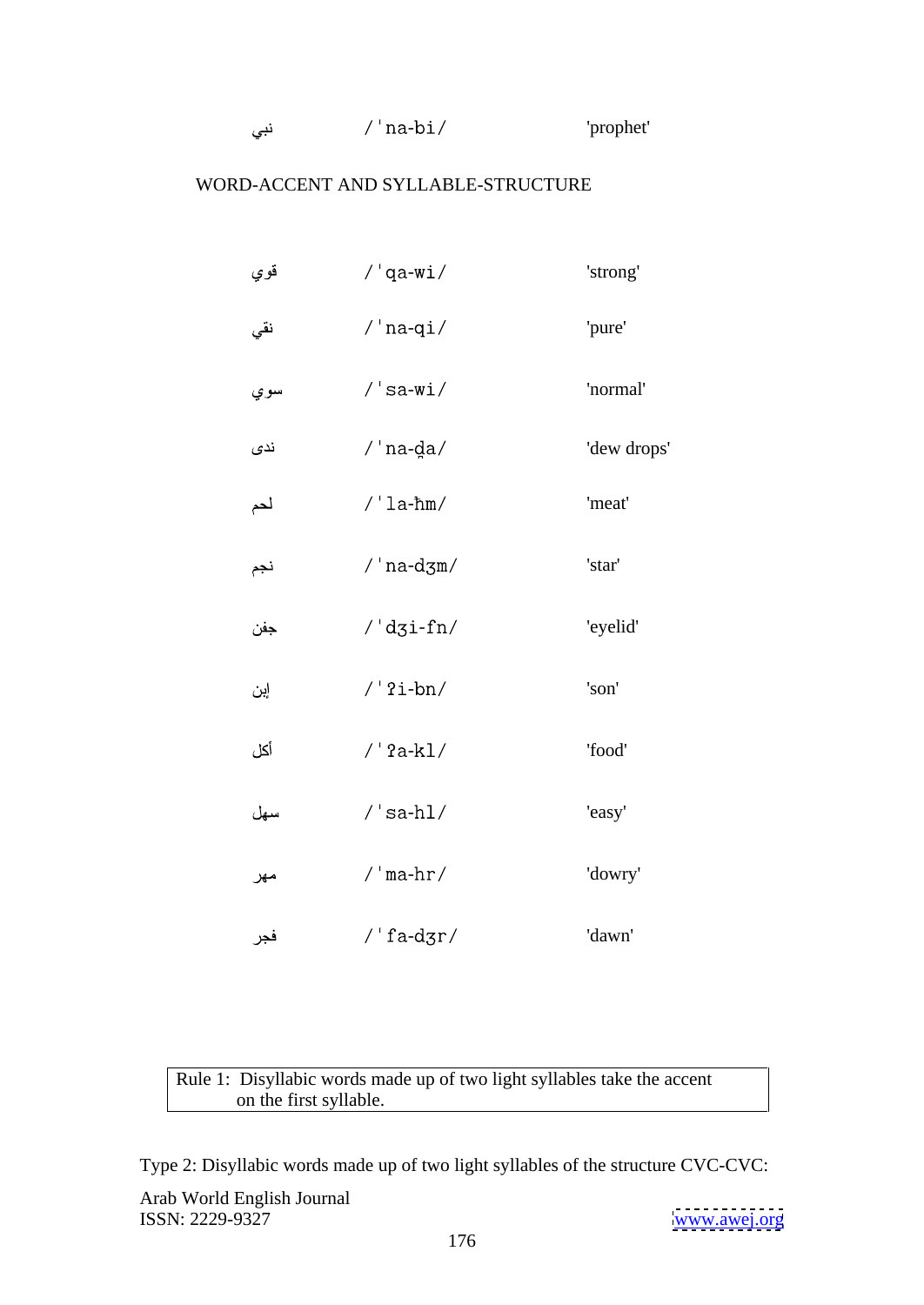| ستة   | $/$ 'sit-tah/           | 'six'         |
|-------|-------------------------|---------------|
| جدة   | /dʒid-dah/              | 'Jeddah city' |
| دفتر  | $/$ 'daf-tar/           | 'note-book'   |
| فلفل  | $/$ 'fil-fil/           | 'pepper'      |
| مكتب  | /'mak-tab/              | 'office'      |
| بلبل  | /'bulbul/ $\,$          | 'nightingale' |
| فندق  | $/$ ' fun-duq/          | 'hotel'       |
| سكر   | $/$ 'suk-kar $/$        | 'sugar'       |
| ازرق  | $/$ '?az-raq $/$        | 'blue'        |
| منزل  | $\mathbin{/}$ 'man-zil/ | 'house'       |
| مشهور | $/$ 'mu $\$ -huːr/      | 'well-known'  |

Rule 2: Rule 1 framed earlier applies to this set of words.

Type 3: Disyllabic words made up of two light syllables of the structure  $CV - CVC$ 

مفك -fak/ 'tin-opener'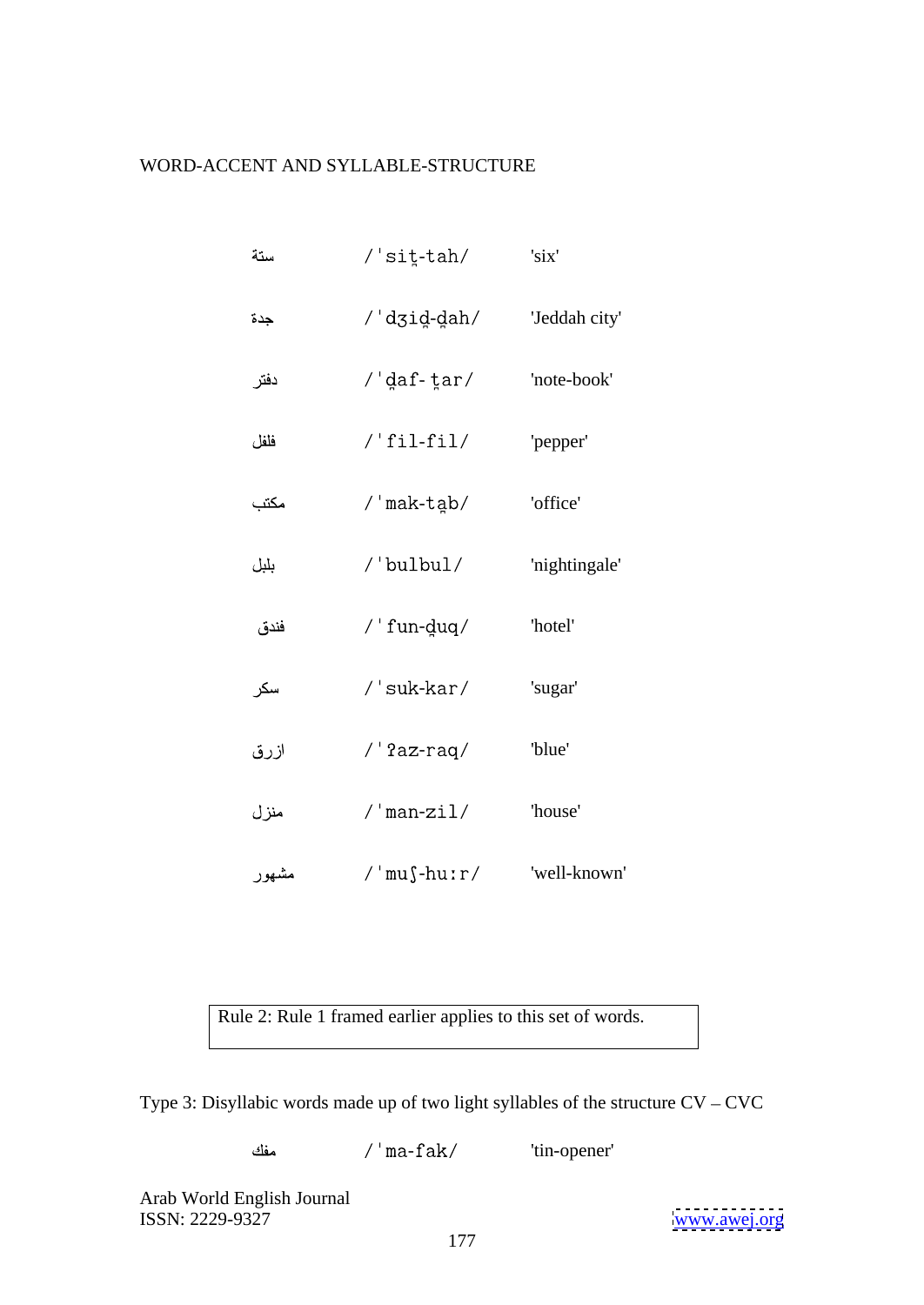|  | .<br>فلد | $\sim$<br>⊥am/<br>-ua- | 'pen |  |
|--|----------|------------------------|------|--|
|--|----------|------------------------|------|--|

| فمر | 'qa-mar/ | 'moon'    |  |
|-----|----------|-----------|--|
| مرض | 'ma-raḍ/ | 'illness' |  |
| ولد | 'wa-laḍ/ | 'boy'     |  |

Rule 3: Rule 1 formulated earlier applies to this set of words as well.

On the basis of the three types of words analysed so far (disyllabic words of the structures CV-CV, CVC-CVC, sand CV-CVC) we can conclude that Arabic polysyllabic words made up of two syllables of equal weight take the accent on the penultimate syllable.

A few more words made up of syllables of equal weight were examined next.

 Type 4: Trisyllabic words made up of three light syllables of the structure CVC- CVC-CVC

| مستقبل | /mus-'taq-bal/  | 'future'                   |  |
|--------|-----------------|----------------------------|--|
| مستنقع | /mus-'tan-qaf/  | 'a pool of dirty water'    |  |
| يستغفر | /jas-'tаь-fir   | 'asks God for forgiveness' |  |
| يستعبد | /jas-'taf-bid/  | ' to enslave'              |  |
| يستعمل | /jas-'t̪aˤ-mil/ | 'to use'                   |  |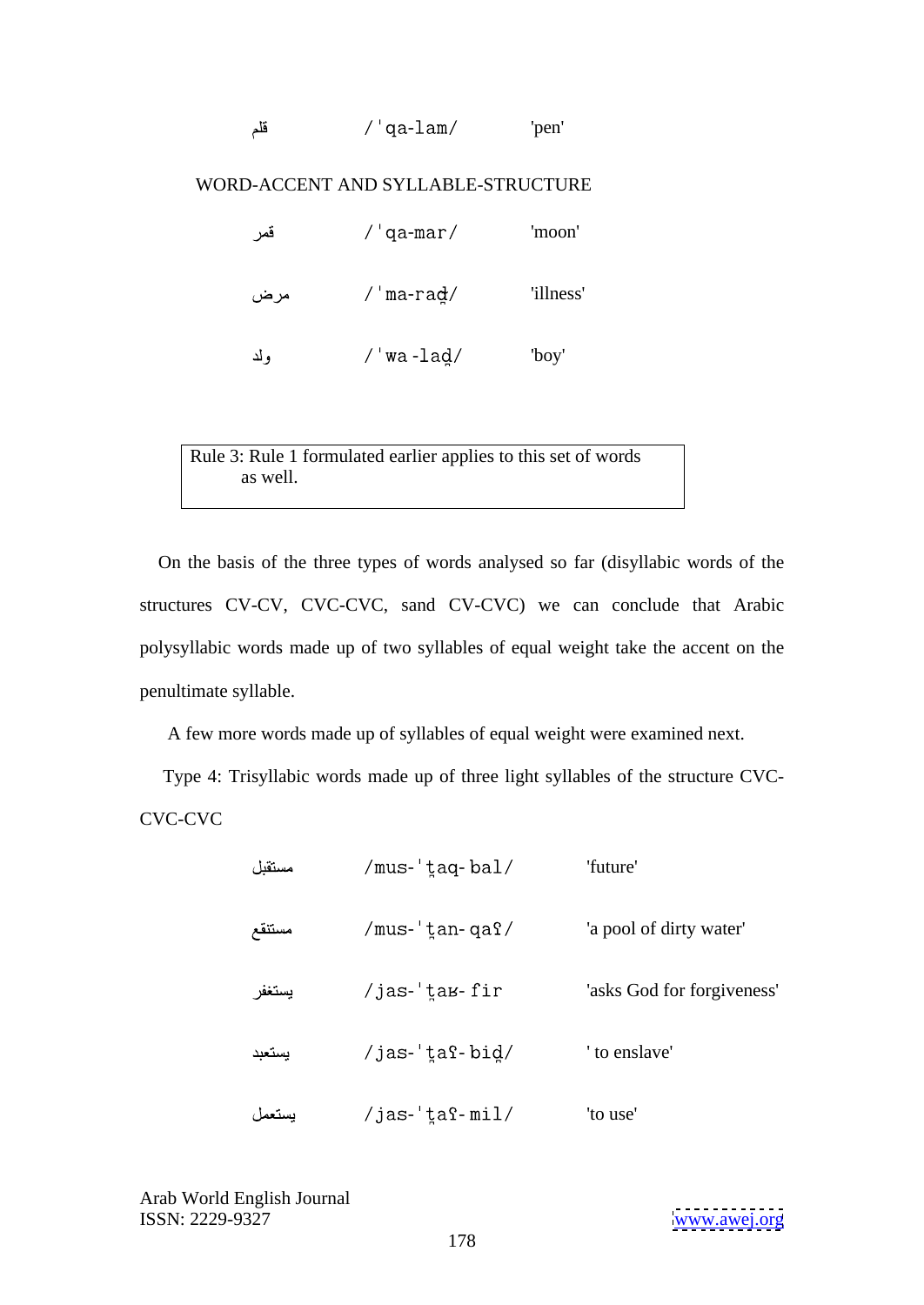- - 'excluded'

# WORD-ACCENT AND SYLLABLE-STRUCTURE

Rule 4: Trisyllabic words made up of three light syllables take the accent on the second syllable.

 A single rule can now be formulated, combining the rules framed so far. (Rule 5 given below).

Rule 5:Words made up of syllables of equal weight take the accent on the penultimate syllable.

Words made up of syllables of unequal weight were taken up for analysis next.

Type 5: Disyllabic words made up of one heavy and one light syllable of the structures CV : -CVC:

- rid / cold' and results are not contained by the set of the set of the set of the set of the set of the set o و أحد - 'one' سار ق -  $\text{riq}/\text{ }$  'thief' شاعر -  $\text{Sir} / \text{'}$  'poet' ثابت - 'proper noun'

Rule 6: Disyllabic words made up of syllables of unequal weight take the accent on the heavier of the two syllables.

Type 6: Disyllabic words made up of one heavy and one superheavy syllable of the structures  $CV: CV:C$ 

/sa:-'fa:t/ 'clocks ساعات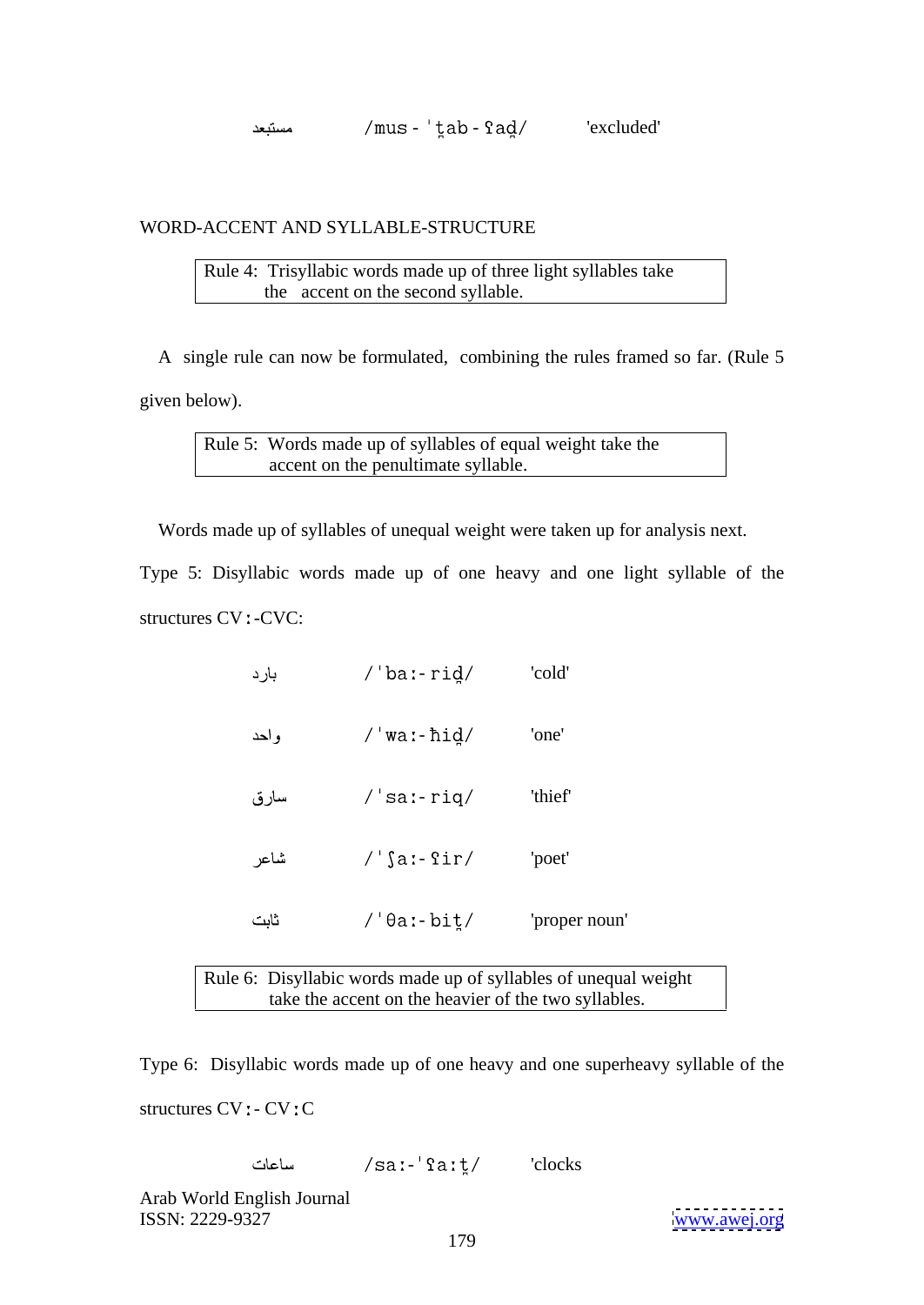|--|

| قانون | $\gamma$ qa:-'nu:n/      | 'law'     |  |
|-------|--------------------------|-----------|--|
| ثيران | $/\xi$ i:-'ra:n/         | 'bulls'   |  |
| جاموس | $\frac{d}{d}$ za:-'mu:s/ | 'buffalo' |  |

- 'buffalo' Rule 7:Rule 6 formulated earlier applies to this set of words.

 Type 7: Disyllabic words made up of one light and one superheavy syllable, of the structures  $CV$  -  $CV$  :  $C$ 

| كريم | $/ka$ -'ri:m/        | 'generous'     |  |
|------|----------------------|----------------|--|
| رحيم | $/ra$ -'hi:m/        | 'merciful'     |  |
| شباب | $/\$ a-'ba:b/        | 'young people' |  |
| سدود | $/su$ -'du:d/        | 'dams'         |  |
| تمام | $/\tan \theta$ ma:m/ | 'fine'         |  |
| برید | $/ba'r$ i: $d/$      | 'post'         |  |
| حبيب | $/ha$ -'bi:b/        | 'lover'        |  |
| لبيب | $\ln\frac{b}{b}$     | 'intelligent'  |  |

Rule 8:Rule 6 formulated earlier applies to this set of words as well.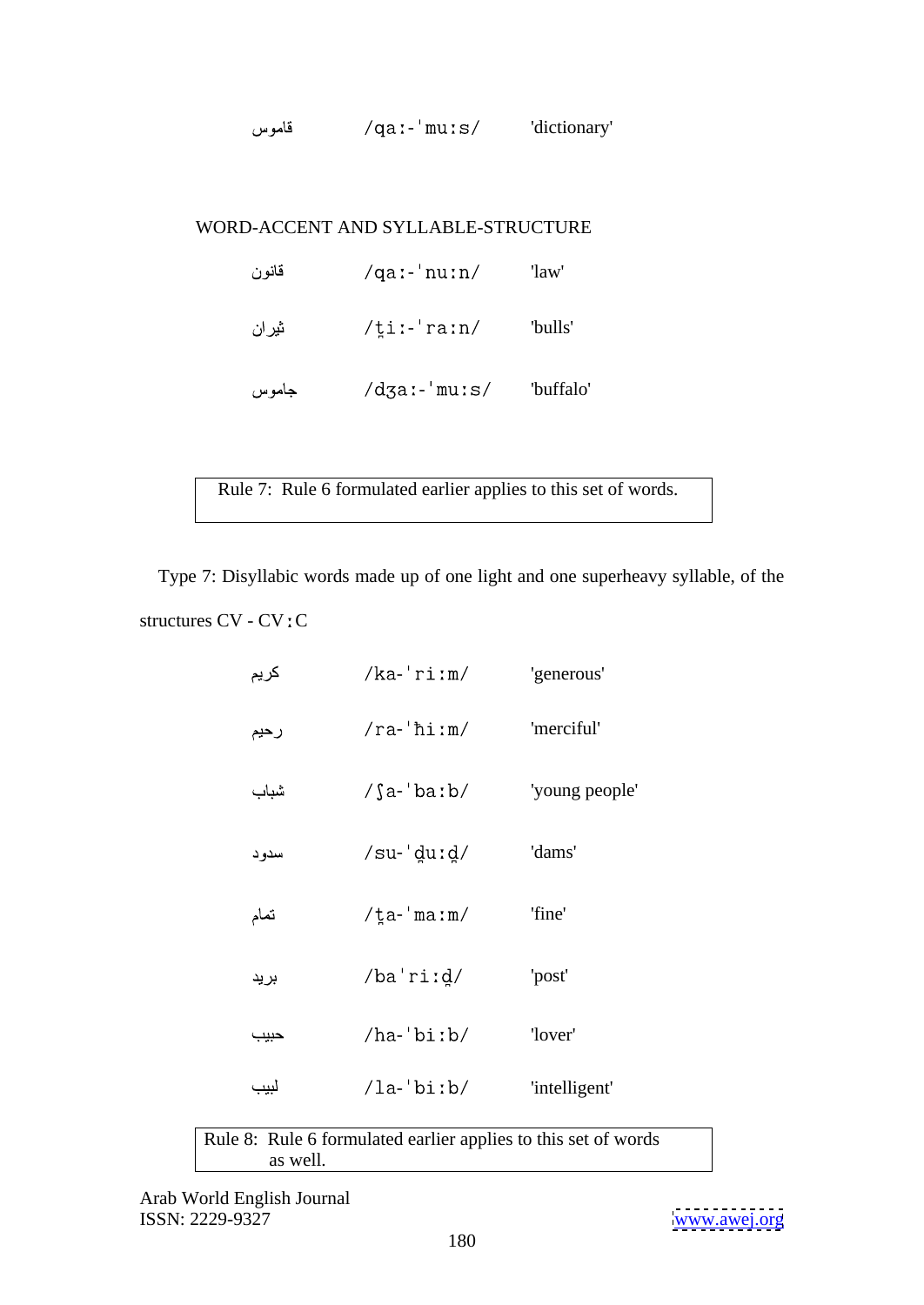Type 8: Trisyllabic words made up of two light syllables and one superheavy syllable, of the structures CV-CV-CV: C

# WORD-ACCENT AND SYLLABLE-STRUCTURE

| بقرات    | /ba-qa-'raːt̪                                                                                                                               | 'cows'                    |  |
|----------|---------------------------------------------------------------------------------------------------------------------------------------------|---------------------------|--|
| بركات    | /ba-ra-'ka:t/                                                                                                                               | 'blessings'               |  |
| $-16.12$ | $\frac{1}{2}$ $\frac{1}{2}$ $\frac{1}{2}$ $\frac{1}{2}$ $\frac{1}{2}$ $\frac{1}{2}$ $\frac{1}{2}$ $\frac{1}{2}$ $\frac{1}{2}$ $\frac{1}{2}$ | $T_{\text{A}2V\text{A}8}$ |  |

| ورقات      | /wa-ra-'qa: $t/$                                          | 'leaves' |  |  |
|------------|-----------------------------------------------------------|----------|--|--|
|            |                                                           |          |  |  |
|            |                                                           |          |  |  |
|            |                                                           |          |  |  |
|            | Rule 9: Trisyllabic words made up of syllables of unequal |          |  |  |
|            | weight take the accent on the heaviest of the three       |          |  |  |
| syllables. |                                                           |          |  |  |

Words of different syllable-structures:

| ملابس                | /ma-'laː-bis/                                                           | 'clothes'  |  |
|----------------------|-------------------------------------------------------------------------|------------|--|
| إمتحان               | /?im- ti-'ha:n 'examination'                                            |            |  |
| جمهور                | /dʒum-'huːr/                                                            | 'audience' |  |
| $\Delta$ is $\Delta$ | $\text{Im}$ $\text{Im}$ $\text{Im}$ $\text{Im}$ $\text{Im}$ $\text{Im}$ | "houses"   |  |

- 'ma-'na: -zil/ 'houses'<br>In all these words, the heavier of the two, or the heaviest of the three, syllables takes the accent.

 A general rule can be framed regarding word-accent in Arabic which will sum up all the rules framed so far.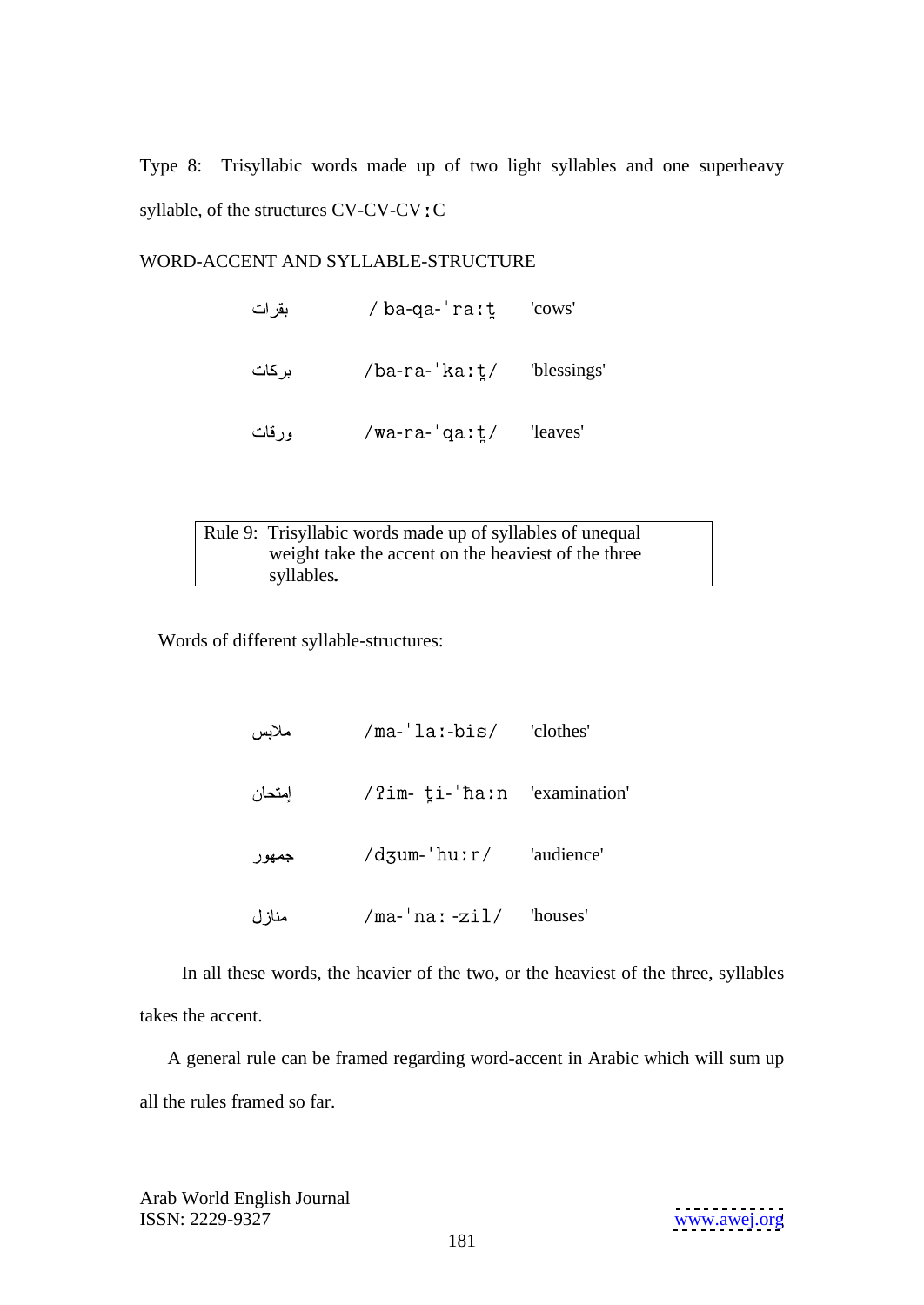General Rule: In Arabic words made up of more than one syllable, the heavier or the heaviest syllable takes the accent. If the word is made up of syllables of equal weight, the penultimate syllable takes the accent.

### WORD-ACCENT AND SYLLABLE-STRUCTURE

#### **Conclusion**

 Word-accent in Arabic is predictable , the accentuation being dependent on syllable-structure. This fact about Arabic will help teachers of English in the Arab world in teaching English speech to native speakers of Arabic. The mistakes Arabic speakers of English are likely to make when they pronounce polysyllabic words in English can be predicted and remedial measures taken. One other point is that in Modern Standard Arabic and in the different colloquial varieties, word-accent is non phonemic. In English there are pairs of words like *import* (noun) and *im port* (verb) which are distinguished from each other by stress alone. There are no such examples in Arabic . Contrasting the students' native language with the foreign language they are learning is always helpful to a teacher of the foreign language.

### Acknowledgement

 I would like to thank Dr Abdul Gabbar Al-Sharafi, my friend and colleague, for comments on an earlier version of this paper. My thanks in excess are also due to my students in Yemen and Oman, from whom I learnt about several phonetic and phonological features of Arabic. I thank my various informants without whose help this study would have been impossible.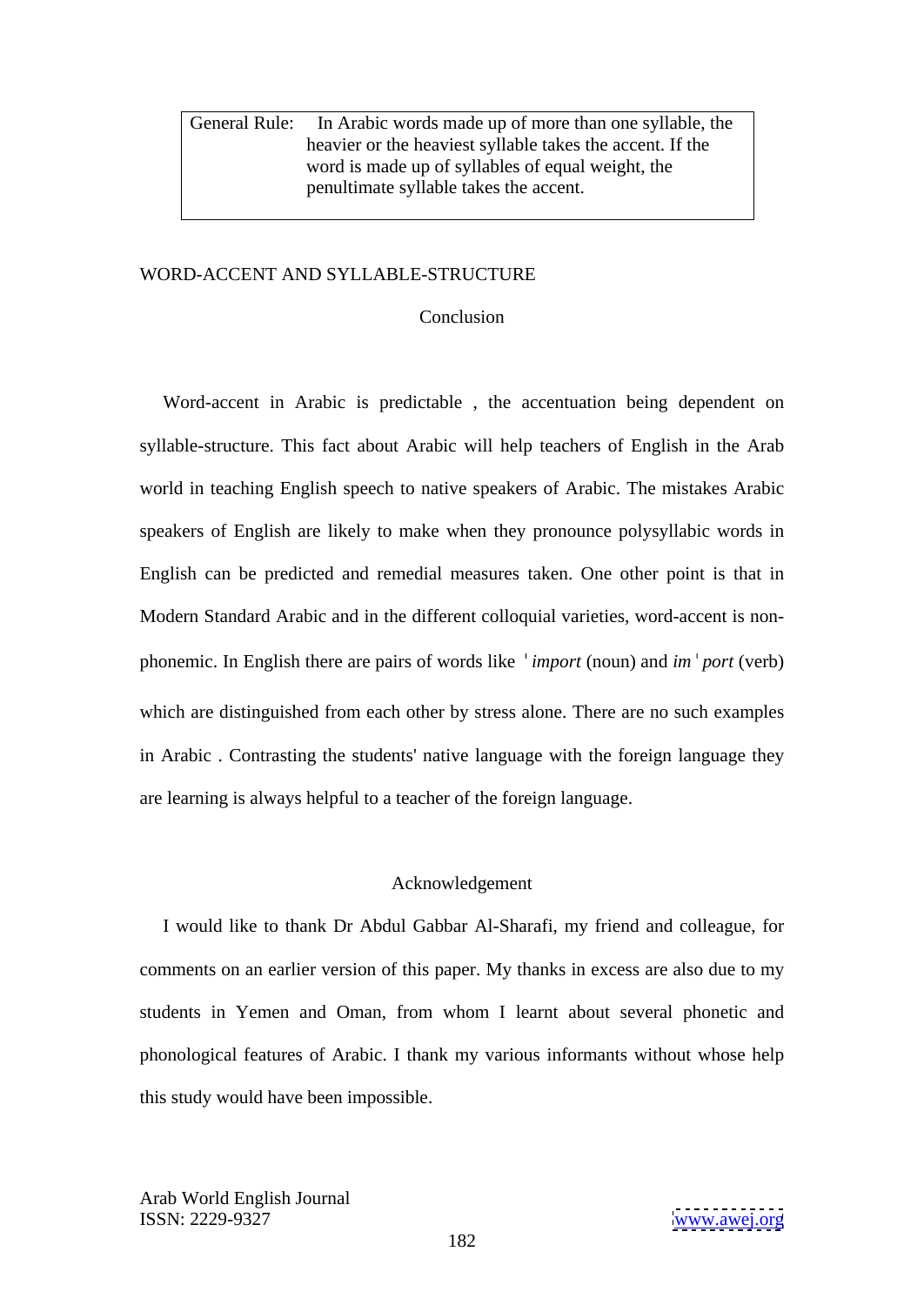## Appendix and the state of the state of the state of the state of the state of the state of the state of the state of the state of the state of the state of the state of the state of the state of the state of the state of t

Key to the Phonetic symbols used in the paper

All the phonetic symbols used in this paper to transcribe Arabic and English words are those found in the alphabet of the International Phonetic Association. Given below is a list of symbols and their three-term descriptions

|                 | symbol            | <b>S.No. Phonetic Corresponding</b><br>letter of the<br>Arabic | Three-term description of the sound           |
|-----------------|-------------------|----------------------------------------------------------------|-----------------------------------------------|
|                 |                   | alphabet                                                       |                                               |
|                 | $p_{\parallel}$   | $\cdots\cdots\cdots$                                           | Voiceless bilabial plosive                    |
| 2               | $\mathbf b$       | $\hookrightarrow$                                              | Voiced bilabial plosive                       |
| $\overline{3}$  |                   | $\triangle$                                                    | Voiceless denti-alveolar plosive              |
| $\overline{4}$  |                   | 上                                                              | Voiceless velarised<br>denti-alveolar plosive |
| $5\overline{)}$ | ď                 | $\Delta^-$                                                     | Voiced denti-alveolar plosive                 |
| 6               | ਕ੍ਰੇ              | ض                                                              | Voiced velarised denti-alveolar<br>plosive    |
| $\mathbf{\tau}$ |                   | $\cdots\cdots\cdots$                                           | Voiceless alveolar plosive                    |
| 8               | $\mathbf d$       | $\cdots \cdots \cdots$                                         | Voiced alveolar plosive                       |
| $\overline{9}$  | k                 | ك                                                              | Voiceless velar plosive                       |
| 10              | q                 | ق                                                              | Voiceless uvular plosive                      |
| 11              | ုဂ္               | $\epsilon$                                                     | Glottal plosive/glottal stop                  |
| 12              | $d_{\mathcal{Z}}$ | $\tilde{\mathbf{C}}$                                           | Voiced palato-alveolar affricate              |
| 13              | m                 |                                                                | Voiced bilabial nasal                         |
| 14              | n                 | ن                                                              | Voiced alveolar nasal                         |
| 15              |                   | ف                                                              | Voiceless labio-dental fricative              |
| 16              | $\theta$          | ا گ                                                            | Voiceless inter-dental fricative              |
| 17              | ð                 |                                                                | Voiced inter-dental fricative                 |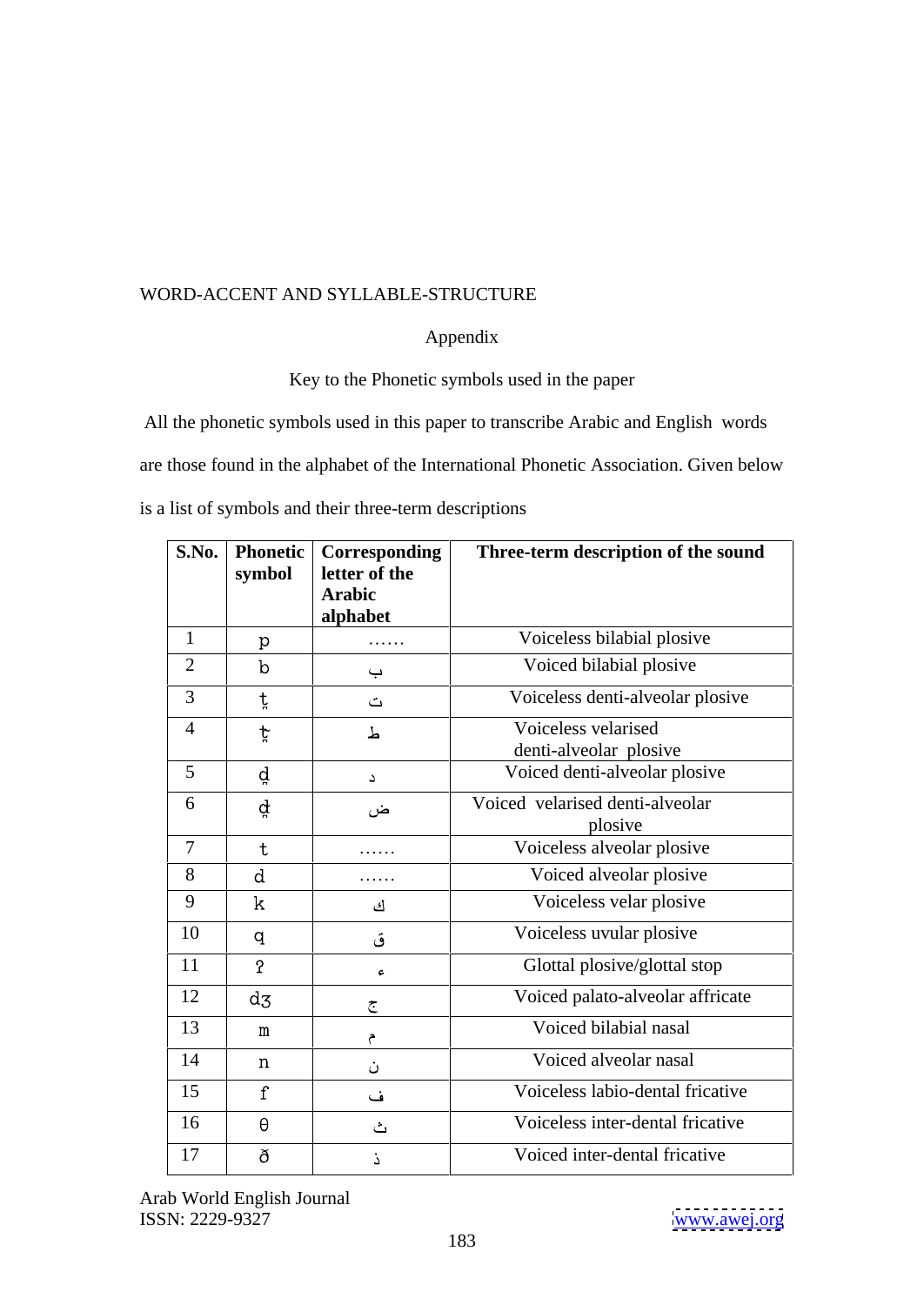| 18 | ð                                | 上             | Voiced velsarised inter-dental<br>fricative                         |
|----|----------------------------------|---------------|---------------------------------------------------------------------|
| 19 | $\mathbf{s}$                     | س             | Voiceless alveolar fricative                                        |
| 20 | $\mathbb S$                      | ص             | Voiceless velarised alveolar<br>fricative                           |
| 21 | $\mathsf{Z}$                     |               | Voiced alveolar fricative                                           |
| 22 |                                  | ش             | Voiceless palato-alveolar fricative                                 |
| 23 | $\chi$                           | ÷             | Voiceless uvular fricative                                          |
| 24 | $\mathbf R$                      |               | Voiced uvular fricative                                             |
| 25 | ħ                                | $\rightarrow$ | Voiceless pharyngeal fricative                                      |
| 26 | h                                | $\Delta$      | Voiceless glottal fricative                                         |
| 27 | $\mathbf{r}$                     |               | Voiced alveolar tap/trill                                           |
| 28 |                                  | $\cup$        | Voiced alveolar lateral                                             |
| 29 |                                  |               |                                                                     |
|    | $\mathbf 7$                      | $\epsilon$    | Voiced pharyngeal approximant                                       |
| 30 |                                  | ى             | Voiced palatal semi-vowel                                           |
| 31 | W                                |               | Voiced labio-velar semi-vowel                                       |
| 32 | $\mathbf{i}$ :                   |               | Front close unrounded (long) vowel                                  |
| 33 | $\mathbf T$                      |               | Front (centralized) unrounded<br>vowel between close and half-close |
| 34 | i                                |               | Front close unrounded(short) vowel                                  |
| 35 | e:                               |               | Front half-close unrounded                                          |
|    |                                  |               | (long) vowel<br>Front unrounded vowel                               |
| 36 | $\mathsf{e}$                     |               | between half-close and half-open                                    |
| 37 | $\rm \mathop{\textit{\text{æ}}}$ |               | Front unrounded vowel just                                          |
|    |                                  |               | above open                                                          |
| 38 | a:                               |               | Front open unrounded (long) vowel                                   |
| 39 | $\mathbf{a}$                     |               | Front open unrounded (short) vowel                                  |
| 40 | $\alpha$ :                       |               | Back open unrounded (long) vowel                                    |
| 41 | O <sub>1</sub>                   |               | Back half-close rounded                                             |
|    |                                  |               | (long) vowel                                                        |
| 42 | $\circ$                          |               | Back half-close rounded<br>(short) vowel                            |
| 43 | u:                               |               | Back close rounded (long) vowel                                     |
| 44 | u                                |               | Back close rounded (short) vowel                                    |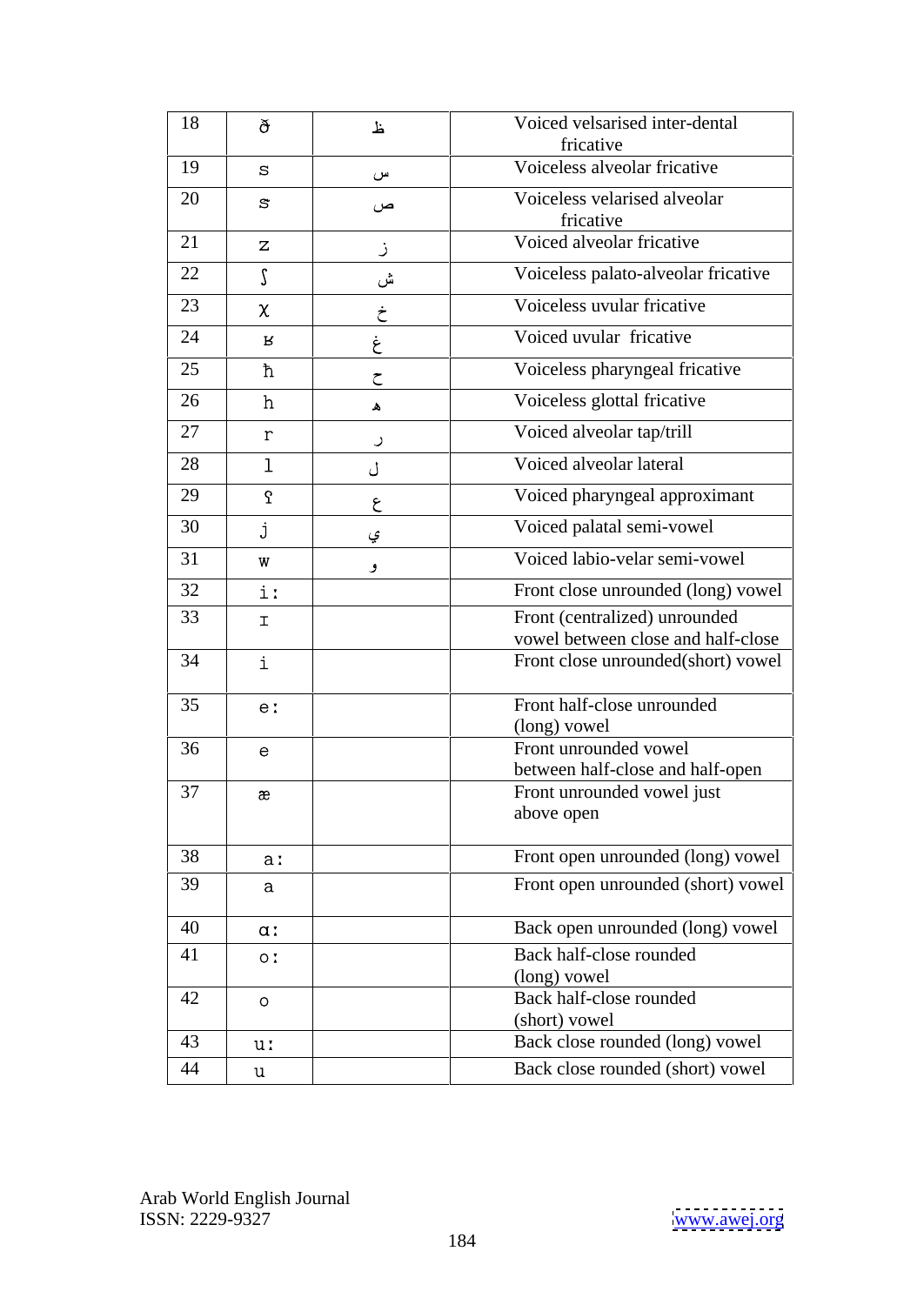## References and the state of the state of the state of the state of the state of the state of the state of the state of the state of the state of the state of the state of the state of the state of the state of the state of

Abdo ,D.A. (1969). *On Stress and Arabic Phonology, A Generative Approach,* Unpublished Ph.D dissertation, Beirut.

Bansal, R.K. (1976). *The Intelligibility of Indian English*. CIEFL Monograph No. 4, Hyderabad, India.

Brame, M.K. (1971). Stress in Arabic and Generative Phonology (Review Article) .In *Foundations of Language* 7,556-591*.*

de Jong, Kenneth & Zawaydeh,B.A. (1999). Stress, Duration and Intonation in Arabic word-level Prosody. *Journal of Phonetics* 27, 3-22.

Laver,J (1994). *Principles of Phonetics*. Cambridge, CUP.

Halpern,H.(2009). Word Stress and Vowel Neutralization in Modern Standard Arabic. II International Conference on Arabic Language.

Janssens,G (1972). *Stress in Arabic and Word Structure in the Modern Arabic Dialects.* Belgium, Peeters.

Arab World English Journal ISSN: 2229-9327 [www.awej.org](http://www.awej.org) Ryding, K. C. (2005). *A Reference Grammar of Modern Standard Arabic* Cambridge, CUP.